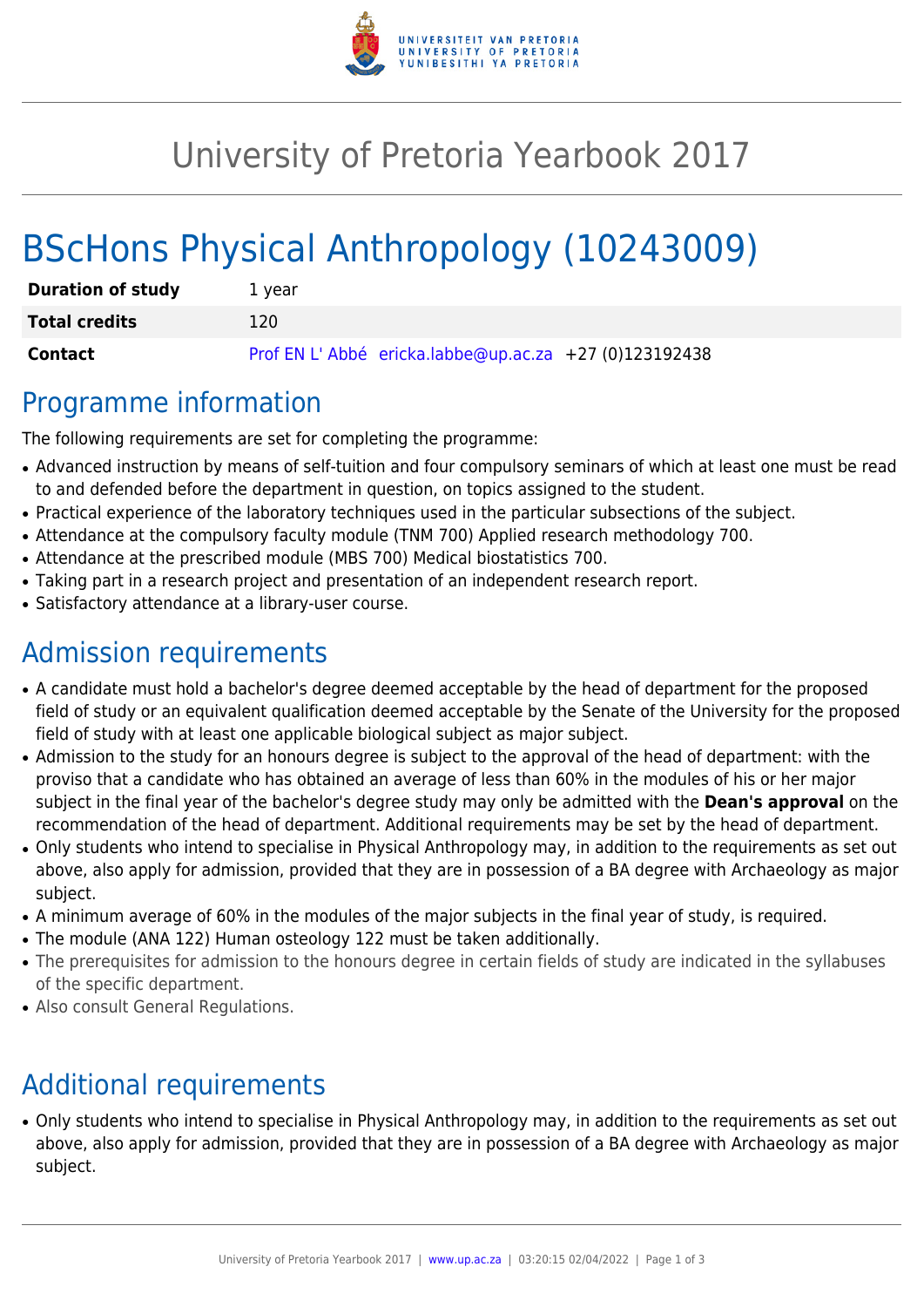

- A minimum average of 60% in the modules of the major subjects in the final year of study, is required.
- The module (ANA 122) Human osteology 122 must be taken additionally.

The prerequisites for admission to the honours degree in certain fields of study are indicated in the syllabuses of the specific department.

Also consult General Regulations.

## Examinations and pass requirements

- i. The examination at the end of the programme will consist of two written papers of three hours each as well as an oral examination of 30 minutes.
- ii. For the field of specialisation Medical Physics, one examination of three hours is required in each of the theoretical modules. The mark awarded to the practical work will also be taken into account when the final mark is calculated.
- iii. The maximum period for completion of the honours degree, is two years in the case of full-time students and three years in the case of part-time students. In exceptional circumstances, a student may apply, in writing, to the head of department for an extension of the period of study.
- iv. To comply with the pass requirements for the degree, a student must obtain a final mark of at least 50% in each division as indicated, as well as a pass mark of at least 50% for the essay/work assignment (if applicable). The stipulations regarding pass requirements for dissertations in the General Regulations apply mutatis mutandis to essays.

### Pass with distinction

The degree is conferred with distinction on a student who has obtained an average of at least 75% in the examination (written, oral, practical, etc).